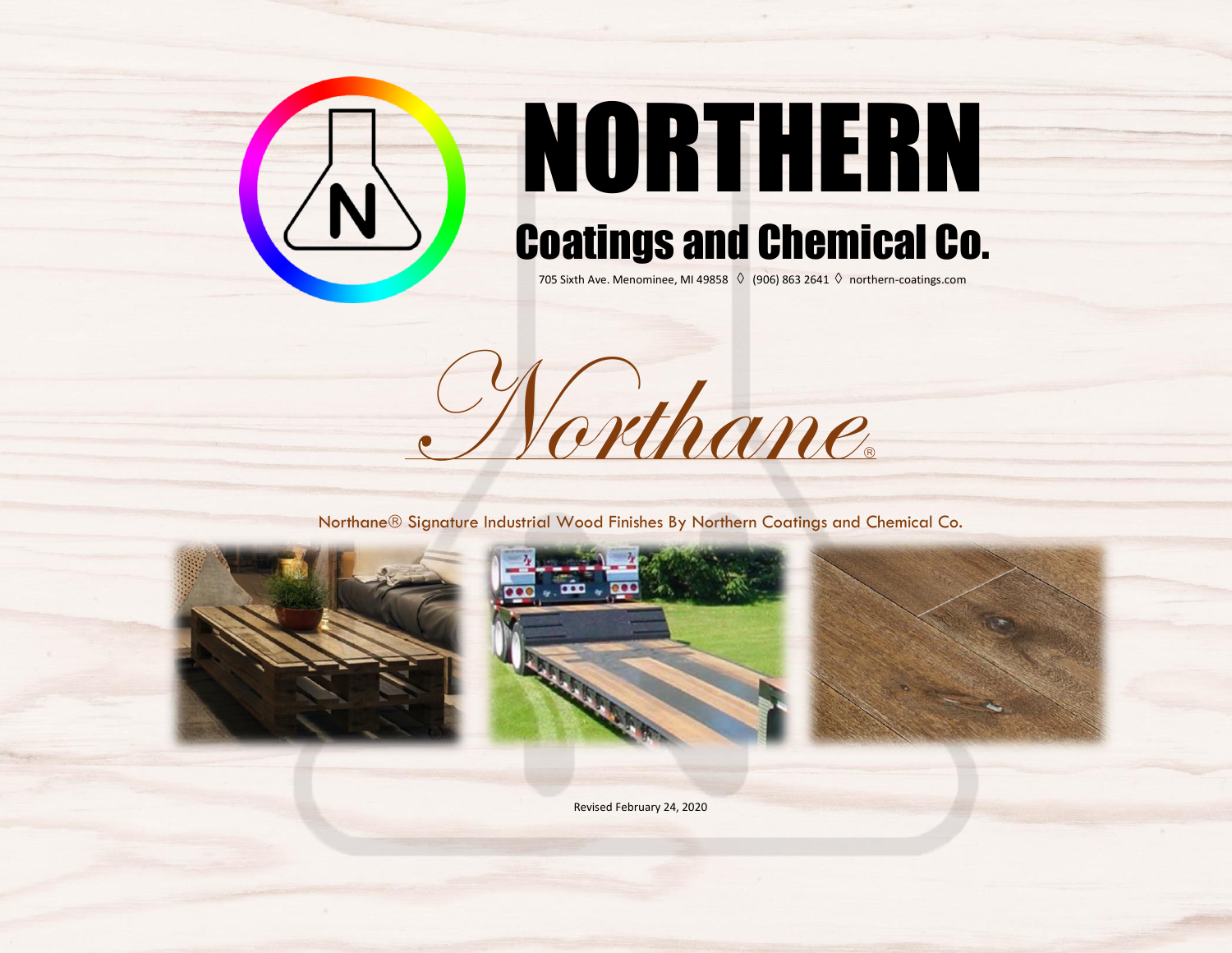| <b>Product</b>                          | <b>Description</b>                                                         | <b>Color</b> and<br><b>Appearance</b>                                                                 | <b>Applications</b>                                                                                                              | <b>Cure Schedule</b>                                                                                | <b>Notable Features and</b><br>Performance                                                                                                                                                                                            | <b>Regulatory</b>                                         |
|-----------------------------------------|----------------------------------------------------------------------------|-------------------------------------------------------------------------------------------------------|----------------------------------------------------------------------------------------------------------------------------------|-----------------------------------------------------------------------------------------------------|---------------------------------------------------------------------------------------------------------------------------------------------------------------------------------------------------------------------------------------|-----------------------------------------------------------|
| <b>Aqua Northane</b><br><b>Standard</b> | <b>Acrylic Based</b><br>Waterborne<br><b>Wood Coating</b>                  | Available in clear or<br>custom colors.<br>Choose from many<br>gloss levels.                          | Interior wood<br>including trim,<br>veneer, cabinetry,<br>and furniture                                                          | Air Dry, or Force<br>Dry at 110-130F for<br>15-20 min                                               | <b>Economical and versatile</b><br>application. High film<br>hardness and toughness with<br>single pack application<br>convenience.                                                                                                   | <b>Haps Free</b><br>2.0 lb/gal VOC<br>Minus Exempt        |
| <b>Aqua Northane Plus</b>               | <b>Urethane Based</b><br>Waterborne<br><b>Wood Coating</b>                 | Available in clear or<br>custom colors.<br>Choose from many<br>gloss levels.                          | Interior wood<br>including trim,<br>veneer, cabinetry,<br>and furniture                                                          | Air Dry, or Force<br>Dry at 110-130F for<br>15-20 min                                               | <b>Enhanced durability and</b><br>resistance to color change<br>over time due to light<br>exposure, can optionally be<br>formulated with UV blockers<br>for protection of sensitive<br>woods such as cherry,<br>mahogany, and poplar. | <b>Haps Free</b><br>2.5 lb/gal VOC<br>Minus Exempt        |
| <b>Aqua Northane</b><br><b>Extreme</b>  | 2 Component<br>Thermoset<br>Waterborne<br><b>Wood Coating</b>              | Clear, may be used<br>over waterborne<br>stain in custom<br>colors. Choose from<br>many gloss levels. | Severe duty<br>industrial<br>furniture, such as<br>scientific,<br>medical, and<br>academic<br>environments                       | Air Dry, or Force<br>Dry at 110-130F for<br>15-20 min per coat<br>for dry to<br>handle/package.     | <b>Extreme chemical resistance</b><br>and toughness. Compliant<br>with the SEFA (Scientific<br><b>Equipment and Furniture</b><br>Association) specification for<br>chemical resistance.                                               | <b>Haps Free</b><br>1.7 lb/gal VOC<br><b>Minus Exempt</b> |
| <b>Aqua Northane Hue</b>                | Sprayable and<br>Spray/Wipe<br>Waterborne<br><b>Stain Base for</b><br>Wood | Available in custom<br>colors.                                                                        | Tintable stain<br>base for wood,<br>pre-made or<br>tintable on site<br>with Northern<br>Coatings<br>Waterborne<br><b>Tinters</b> | Air Dry or Force<br>Dry, 10-15 min per<br>coat, time may<br>vary with<br>application<br>conditions. | Versatile and economical tint<br>base for staining most types<br>of wood, providing distinctive<br>beauty and with very low VOC<br>emissions.                                                                                         | <b>Haps Free</b><br>0.2 lb/gal VOC<br><b>Minus Exempt</b> |
| <b>Aqua Northane</b><br><b>AquaSeal</b> | Sprayable<br>Waterborne<br><b>Wood Sealer</b>                              | Available in clear and<br>custom colors.                                                              | Water repellant<br>sealer for outdoor<br>wood, also for<br>heavy duty<br>transport decking.                                      | Air Dry, 10-15 min<br>per coat, time may<br>vary with<br>application<br>conditions.                 | Extreme duty water<br>repellency with deep<br>penetration for long lasting<br>protection. Dramatically<br>enhances longevity of wood<br>by preventing moisture<br>degradation.                                                        | Haps Free and<br>Low VOC                                  |

 $\frac{1}{2} \left( \frac{1}{2} \right) \left( \frac{1}{2} \right) \left( \frac{1}{2} \right)$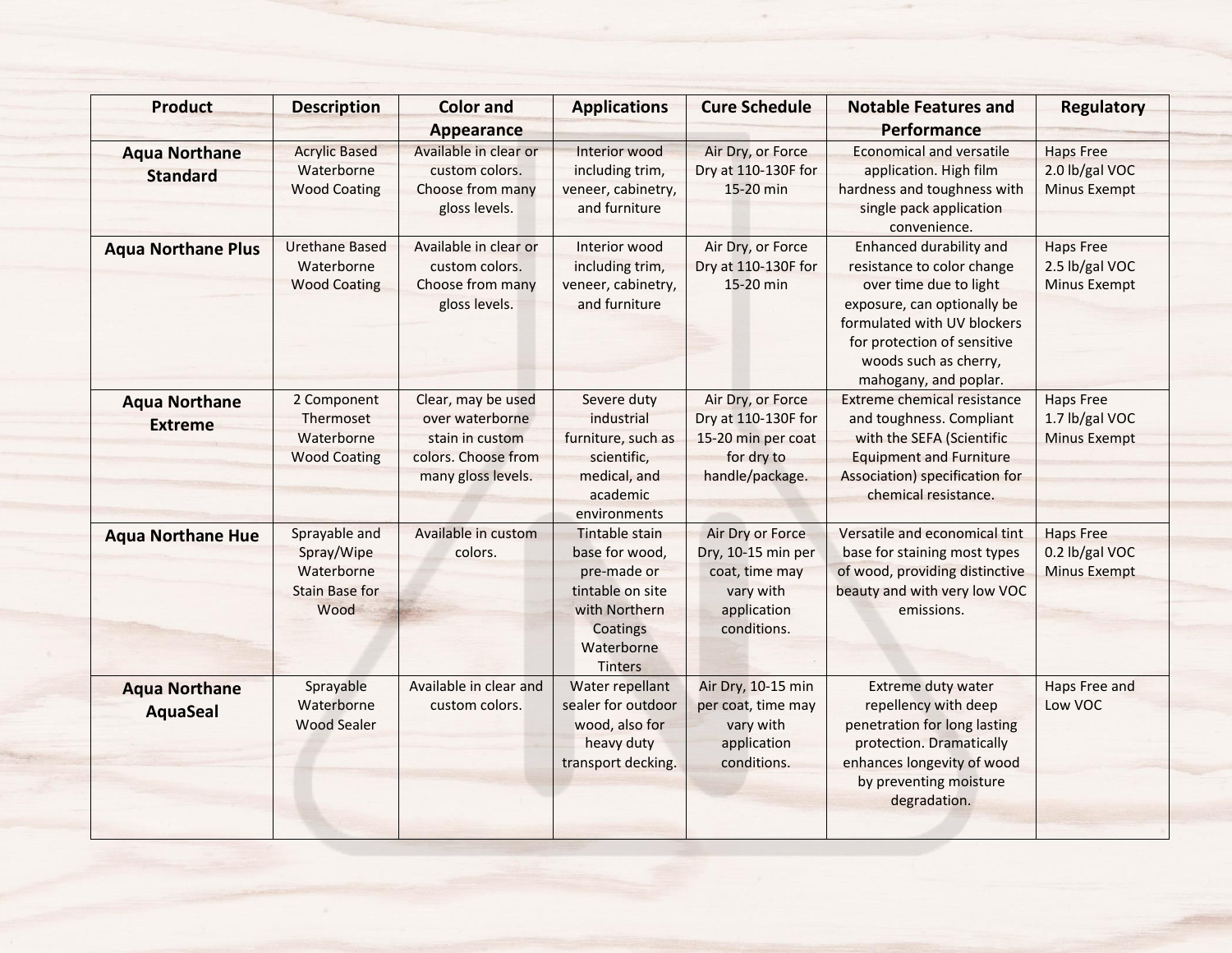| <b>UV Northane</b><br><b>AquaSpray</b> | Waterborne UV<br>Cure Sprayable<br><b>Wood Coating</b>                                                     | Available in clear or<br>custom colors.<br>Choose from many<br>gloss levels. | Interior wood<br>including trim,<br>veneer, cabinetry,<br>and furniture         | 3-5 min Infrared,<br>approx. 5 min low<br>convection, then<br>UV Cure in<br>seconds. | Enhanced line throughput and<br>curing speed of UV with user<br>friendly application and touch<br>up characteristics of<br>waterborne coatings. Coating<br>also dries and hardens in<br>shadow areas.                                                               | <b>Haps Free</b><br>1.8 lb/gal VOC<br><b>Minus Exempt</b> |
|----------------------------------------|------------------------------------------------------------------------------------------------------------|------------------------------------------------------------------------------|---------------------------------------------------------------------------------|--------------------------------------------------------------------------------------|---------------------------------------------------------------------------------------------------------------------------------------------------------------------------------------------------------------------------------------------------------------------|-----------------------------------------------------------|
| <b>UV Northane</b><br>PermaSpray       | 100% solids UV<br>Cure Sprayable<br><b>Wood Coating</b>                                                    | Available in clear or<br>custom colors.<br>Choose from many                  | Interior wood<br>including trim,<br>veneer, cabinetry,                          | UV Cure in<br>Seconds.                                                               | Outstanding hardness,<br>chemical resistance, and<br>durability on various types of                                                                                                                                                                                 | <b>Haps Free</b><br>Zero VOC                              |
|                                        |                                                                                                            | gloss levels.                                                                | and furniture                                                                   |                                                                                      | wood.                                                                                                                                                                                                                                                               |                                                           |
| <b>UV Northane</b><br><b>PermaVac</b>  | 100% solids UV<br>Cure coating<br>system designed<br>for continuous<br>process vacuum<br>coat application. | Available in clear or<br>custom colors.<br>Choose from many<br>gloss levels. | Trim and other<br>linear millwork<br>suitable for<br>vacuum coating<br>process. | UV Cure in<br>Seconds.                                                               | Low energy curing for fast,<br>continuous process vacuum<br>coat UV curing processes. Line<br>speeds >100 FPM possible<br>without the need for nitrogen<br>blanketing. Extreme foaming<br>resistance and rheological<br>properties enabling fast,<br>smooth layout. | <b>Haps Free</b><br>Zero VOC                              |
|                                        |                                                                                                            |                                                                              |                                                                                 |                                                                                      |                                                                                                                                                                                                                                                                     |                                                           |
| <b>UV Northane</b><br><b>PermaFlòr</b> | 100% solids roll<br>coat-able UV<br>cure coating<br>system for<br>hardwood and<br>engineered<br>flooring.  | Available in clear or<br>custom colors.<br>Choose from many<br>gloss levels. | Residential<br>hardwood and<br>engineered wood<br>flooring.                     | UV Cure in<br>Seconds.                                                               | <b>Extreme abrasion and</b><br>chemical resistance with<br>aluminum oxide additives for<br>scratch, burnish, and wear<br>through resistance, ability to<br>have grain or filled look.                                                                               | <b>Haps Free</b><br>Zero VOC                              |